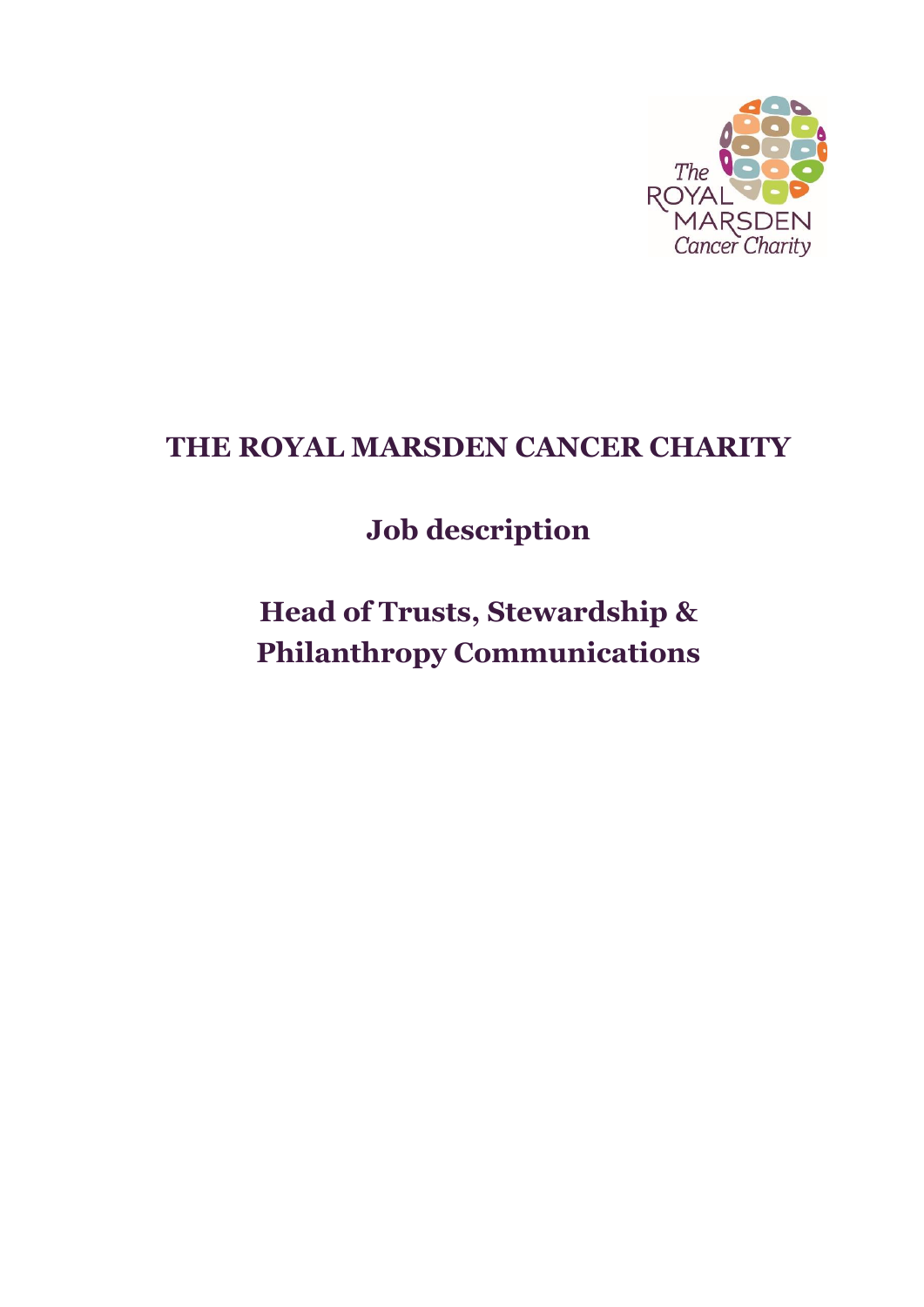#### **Do you want to be part of a world-renowned organisation helping to fund projects that will benefit cancer patients across the UK and internationally? If so, this is your chance to join our team.**

| Job title:              | Head of Trusts, Stewardship & Philanthropy Communications                                                                                                                                                                                                                   |  |
|-------------------------|-----------------------------------------------------------------------------------------------------------------------------------------------------------------------------------------------------------------------------------------------------------------------------|--|
| <b>Salary:</b>          | £62,000-£65,000                                                                                                                                                                                                                                                             |  |
| <b>Benefits:</b>        | Pension, employee benefits and staff rewards                                                                                                                                                                                                                                |  |
| <b>Hours of work:</b>   | 37.5 per week                                                                                                                                                                                                                                                               |  |
| <b>Employer:</b>        | The Royal Marsden Cancer Charity (RMCC)                                                                                                                                                                                                                                     |  |
| Directorate:            | Philanthropy & Partnerships                                                                                                                                                                                                                                                 |  |
| <b>Responsible to:</b>  | Associate Director of Philanthropy & Partnerships                                                                                                                                                                                                                           |  |
| <b>Accountable to:</b>  | <b>Managing Director</b>                                                                                                                                                                                                                                                    |  |
| <b>Responsible for:</b> | Trust, Stewardship & Philanthropy Communications team x6                                                                                                                                                                                                                    |  |
| <b>Location:</b>        | London (also required to work in Sutton)                                                                                                                                                                                                                                    |  |
| Liaises with:           | Head of Major Gifts and Events, Senior Manager –<br>Philanthropy Research and Operations, Philanthropy<br>Managers and Executives, RMCC Heads of fundraising teams,<br>Head of Finance, Database team, Finance, Events, IG,<br>Marketing, Communications and Digital teams. |  |
|                         | High Value Appeal Board members and chairman, donors,<br>supporters and volunteers, senior medical staff, RMH<br>Leadership team, RMCC Chairman, RMCC Trustees, third<br>party suppliers                                                                                    |  |

#### **1. Job Purpose**

The Royal Marsden Cancer Charity (RMCC) raises money solely to support The Royal Marsden, a world-leading cancer centre. Together with the hospital we ensure our nurses, doctors and research teams can provide the very best care and develop life-saving treatments, which are used across the UK and around the world. From funding state-of-the-art equipment and ground-breaking research, to creating the very best patient environments, RMCC funds the development of new ways to improve the lives of people affected by cancer. Our recent emergency appeal raised over £2m to support hospital staff and patients through the Covid-19 pandemic.

We are halfway through an ambitious three-year strategy that will deliver £80m of funding to support a world-class programme of research, treatment and care. We are also in the final stages of a £70 million capital appeal to build the Oak Cancer Centre at The Royal Marsden in Sutton. The Philanthropy & Partnerships directorate has led the majority of this fundraising, successfully securing a lead donation of £25 million and multiple 7 and 6 figure donations from trusts and foundations, major donors, corporate partners and special events/high value committee supporters. The Charity is now working closely with the hospital on exciting plans for a new major redevelopment project to launch in 2022/23 on the Chelsea site.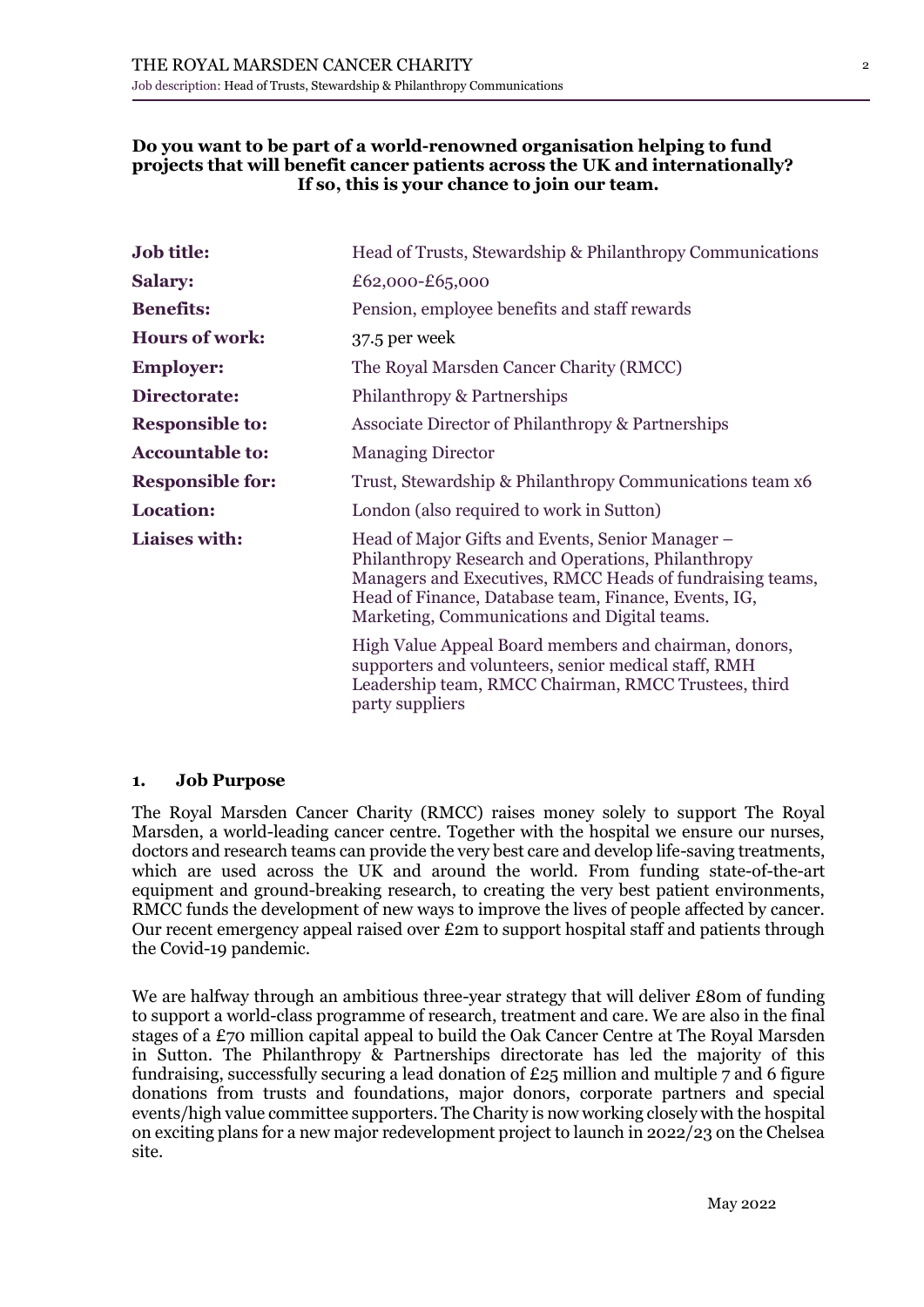The Head of Trusts, Stewardship and Philanthropy Comms is a critical post within The Royal Marsden Cancer Charity, responsible for leading on the consolidation and growth of the trust income stream, which over the last three years has secured over £43 million. The role is also responsible for delivering outstanding stewardship and philanthropy communications to all RMCC's prospective and existing high value supporters. The post holder will develop and deliver strategies for both these areas, lead and motivate a team of fundraisers and specialist stewardship and comms experts and build strong and effective relationships with some of The Royal Marsden Cancer Charity's most generous donors.

#### **2. Key areas of responsibility**

- Develop, implement and lead a trust and foundations fundraising strategy.
- Identify and build relationships with key individuals in major trusts and foundations with a focus on securing six and seven and eight figure donors in line with agreed targets.
- Lead on the development of solicitation and stewardship plans for your portfolio of donors and prospects, as well as that of your team, including developing and delivering extraordinary stewardship plans for RMCC's 8-figure trust donor.
- Build productive and effective relationships with senior volunteers and appeal board members in order to raise funds for RMCC.
- Lead the Stewardship and Philanthropy Comms team, overseeing the delivery of the Philanthropy & Partnerships team's programme of stewardship and philanthropy communications, working closely with the Hospital's PR & Comms team
- Lead the delivery of the highest standards of bespoke proposals and updates for Philanthropy & Partnerships team supporters, through yourself, your own team and others
- Develop strong relationships with The Royal Marsden's leadership team as well as other key internal and external stakeholders involved with RMCC's high value fundraising, influencing effectively to secure favourable outcomes for The Royal Marsden.
- Support the efficient and effective management of your income streams by:
	- o contributing to annual planning and reporting process,
	- o reporting against income and expenditure budgets.
	- o setting ambitious KPIs and ensuring delivery against them
- Lead, motivate and support the personal development of a team of fundraisers.
- Work towards a fully integrated fundraising Charity in collaboration with the members of the Philanthropy & Partnerships team, the Public Fundraising & Engagement teams (Community, Legacy and Individual Giving), and the Charity Digital and Marketing team.

#### **General responsibilities**

Ensure that donor records are accurate and kept up to date and that all information relating to donors is produced and stored in line with data protection regulations and best practice.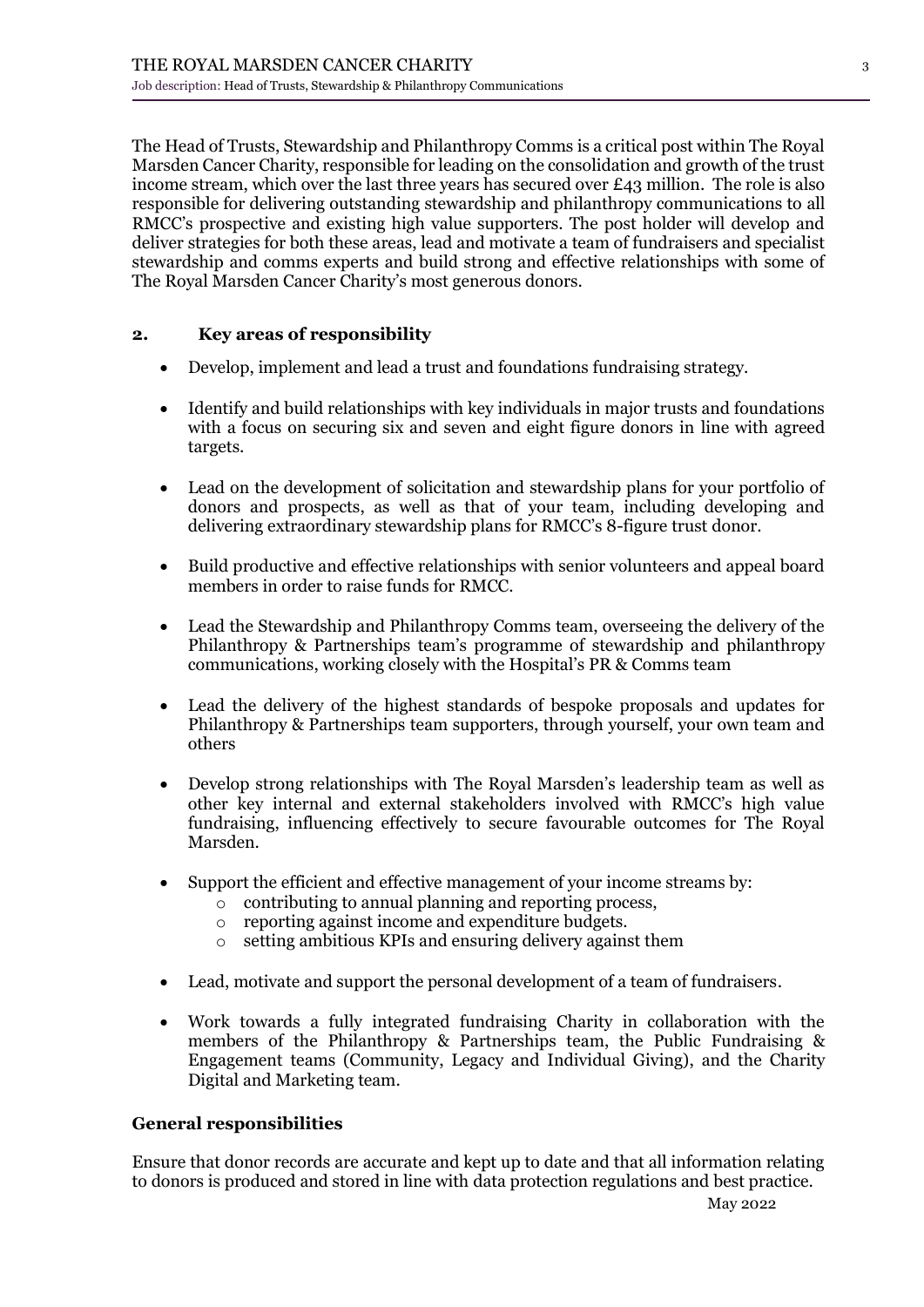Responsible for managing risk and mitigation of those risks associated with complaints. This includes responsibility for our accountabilities as a member of the Fundraising Standards Board

Constantly strive for value for money and greater efficiency; advise on the best use of available budget and contribute to the annual income and expenditure budget planning process.

Undertake any other duties that are commensurate with the level of the post as requested by the Line Manager.

#### **3. Confidentiality and Data Protection**

- 3.1 All employees of The Royal Marsden Cancer Charity must not, without prior permission, disclose any information regarding patients or staff (please also see the Charity's policy on Whistleblowing). In instances where it is known that a member of staff has communicated information to unauthorised persons, those staff will be liable to dismissal.
- 3.2 All employees should comply with the Data Protection Act and the General Data Protection Regulation (GDPR) which came into effect from May 2018 and set out requirements for how organisations need to handle personal data.

#### **4. Health and Safety**

4.1 All staff are required to make positive efforts to maintain their own personal safety and that of others by taking reasonable care, carrying out requirements of the law whilst following recognised codes of practice and the charities policies on health and safety.

#### **5. Customer Service Excellence**

5.1 All staff are required to support the Charity's commitment to developing and delivering excellent customer-focused service by treating patients, their families, donors, supporters, volunteers and staff with professionalism, respect and dignity.

#### **6. Equality and Diversity Policy**

6.1 The Royal Marsden Cancer Charity is committed to eliminating all forms of discrimination on the grounds of age, disability, gender reassignment, marriage / civil partnership, pregnancy / maternity, race, religion or belief, sex and sexual orientation.

#### **7. No Smoking Policy**

7.1 There is a no smoking policy at The Royal Marsden Cancer Charity.